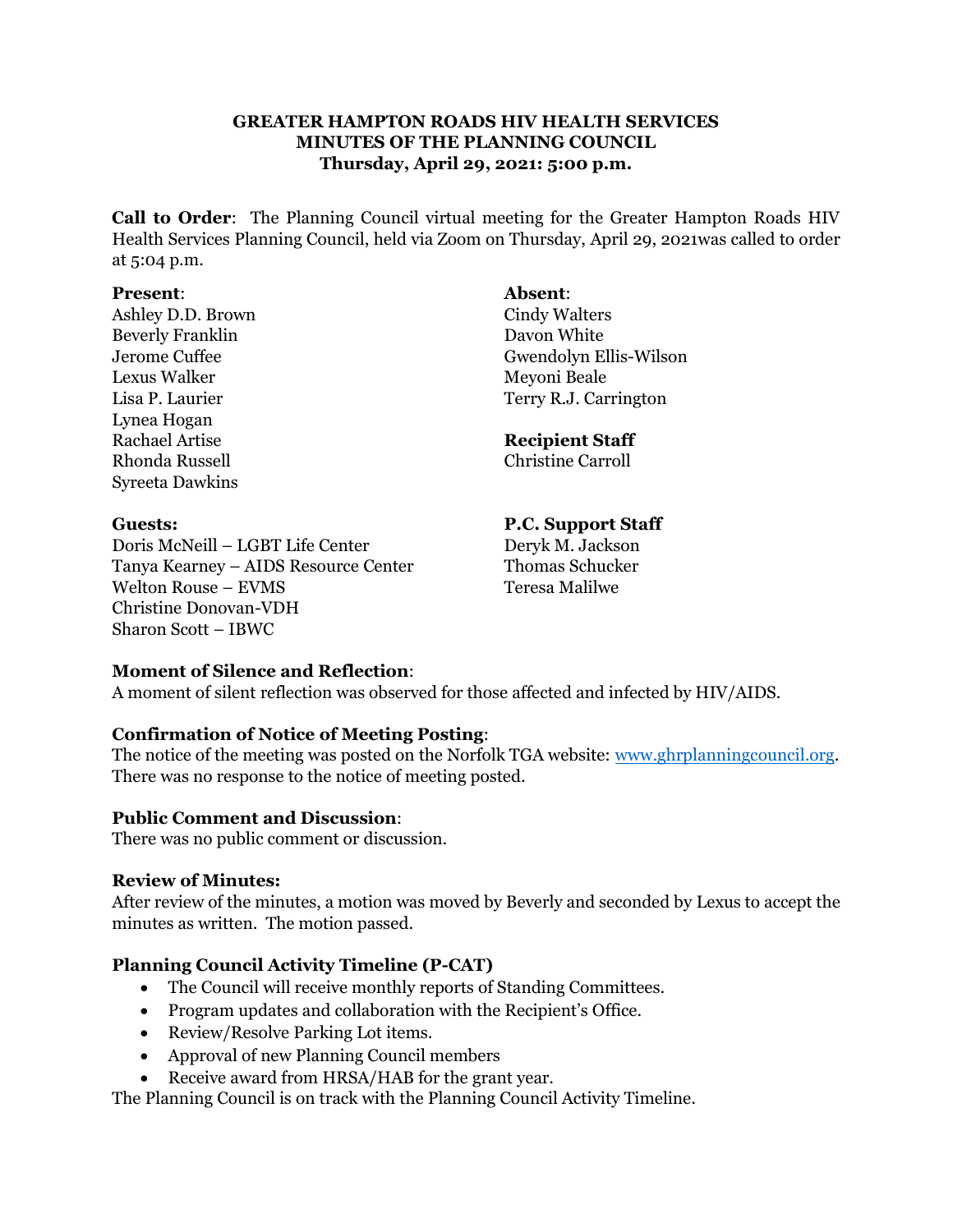#### **Committee Reports**:

#### **Community Access Committee**:

The Community Access Committee met as scheduled on Wednesday, April 14th. Ms. Jenny Carter from the LGBT Life Center attended the meeting as a Guest Speaker. Ms. Carter gave a presentation on the Hague Pharmacy and provided new information to the clients who were affected by the changes at the Hague Pharmacy.

The committee talked about how the Community Access Committee should combat any psychosocial issues that the community members are dealing with during the COVID-19 pandemic and how to support the consumers.

The committee discussed the yet to be scheduled meeting with the Recipient's Office, and talked about issues they want the Co-Chairs to bring up with the Recipient at the meeting, including the virtual Town Hall meeting, the Statewide Consumer Retreat, and marketing.

The committee is also finalizing the consumer survey. The survey will be available to any committee that needs to collaborate with the Community Access Committee.

The committee completed putting together the draft budget request. The finalized budget request will be presented to the Recipient's Office for consideration.

The next committee meeting will be Wednesday, May 12<sup>th</sup> at 6:00 p.m.

# **Membership and Nominations Committee**:

The committee met as scheduled and reviewed two applications that were received.

- One application was received from Mr. Williams who was appointed by VDH to be the Part B Representative on the Planning Council in place of Gloria who is no longer with VDH.
- The other application was received from Dr. Bane, a Pharmacist with the local Walgreens Specialty Pharmacy.

The committee voted to move the applicants to the interview process. Support Staff will work out convenient date/s for the interviews of the two applicants.

The committee was made aware that Beverly was rotating off the Planning Council at the end of May after serving three-two-year terms. During discussion about electing a new committee Co-Chair, it was noted that most members on the Membership and Nominations Committee were cochairs of other Sub-Committees and were, therefore, on the Executive Committee. In this regard, a recommendation was presented to the Executive Committee to roll the Membership and Nominations Committee into the Executive Committee. The recommendation was accepted. In this case, the Priorities, Allocations and Policies Committee will move their meeting to the 2:00 p.m. slot, and the Executive committee/Membership and Nominations Committee will meet from 3:00 to 5:00 p.m. Part of the agenda would be conducting Membership/Nominations Committee business for an hour and Executive Committee business for the last hour.

A recommendation was presented by the Membership and Nominations Committee to approve the appointment of Mr. Clay as a Planning Council member and was properly seconded by Jerome. The motion passed with:

- $\bullet$  0 Nays
- $\bullet$  0 Abstentions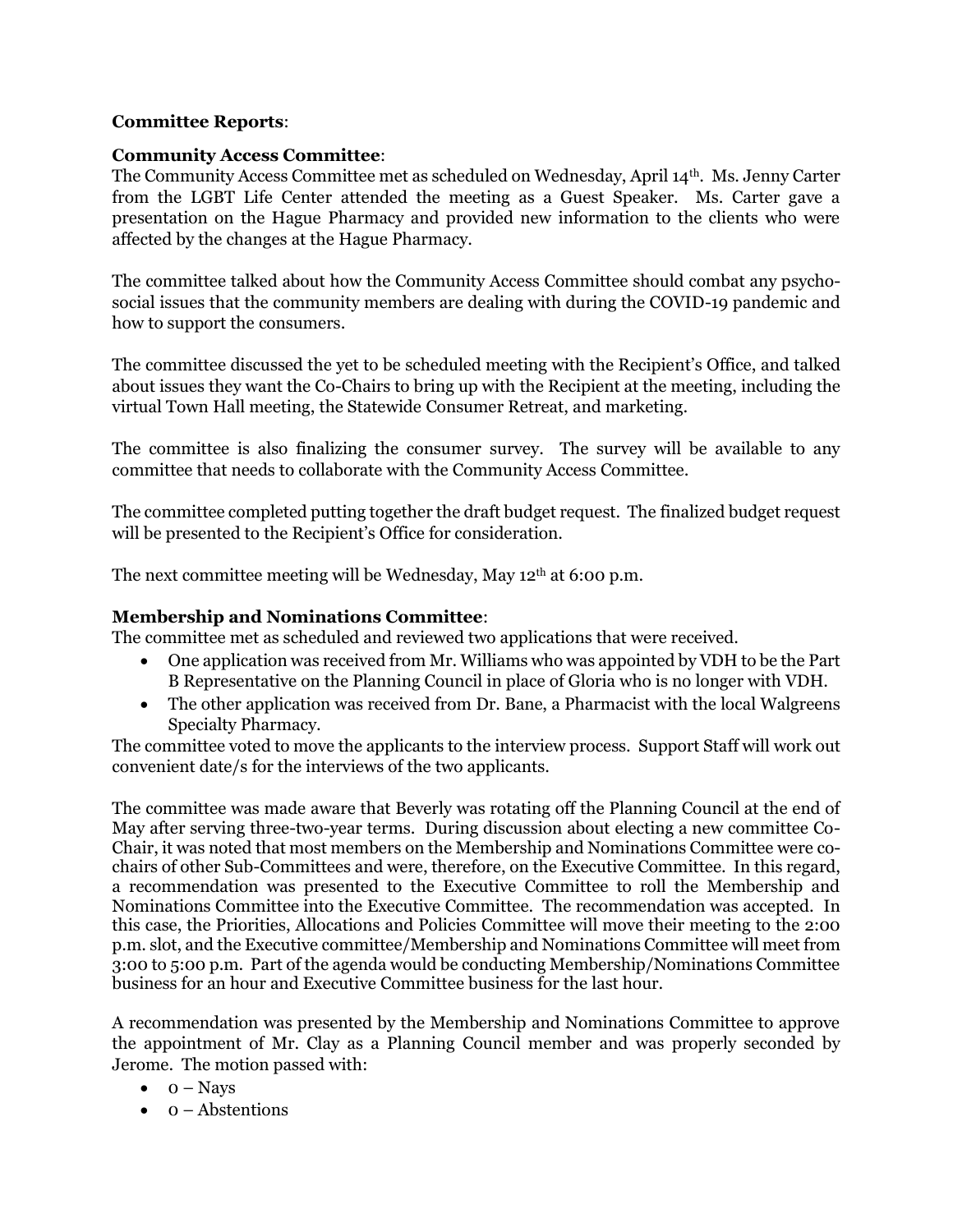# **Quality Improvement/Strategic Planning (QISP) Committee**:

The committee met as scheduled on Tuesday, April  $20<sup>th</sup>$ . The committee discussed the kind of data the committee needed for the upcoming Triennial Needs Assessment. However, the Recipient's Office indicated that there was not enough money in the budget to fund the Triennial Needs Assessment.

The Program Manager, however, indicated that, with the carryover request, she thought there might be some money that can be used to fund the Triennial Needs Assessment. She could not, at the time, quote a particular amount of money.

Ms. Yocum, from VDH, who was attending the meeting noted that VDH has conducted different types of surveys and Needs Assessments and would be willing to share the data with the Part A Norfolk Ryan White Planning Council. The committee will review the data and pull out the data the committee can use for the Triennial Needs Assessment.

The Community Access Committee Co-Chair will follow up with the survey from the Northern Region which was conducted by VACAC and will share the data with the QISP Committee once she receives it.

The committee briefly discussed the Part A Norfolk TGA Service Standards. The committee will continue its review of the Service Standards at the next month's meeting.

The next committee meeting will be Tuesday, May  $18<sup>th</sup>$  at 4:00 p.m.

# **Priorities, Allocations and Policies Committee**:

The committee met as scheduled at 3:00 p.m. Thursday, April 29<sup>th</sup>. The committee discussed:

• **PSRA Framework**:

The Framework regarding the upcoming Priority Setting and Resource Allocations Process. The committee identified data for the upcoming PSRA Session. Further discussion was tabled to allow members to further review the information, understand it and will follow up at next month's meeting.

#### • **Expenditure Summary Report**:

The committee did not receive the Expenditure Summary Report for review. The committee will review the Final Expenditure Summary Report at next month's meeting.

The next committee meeting will be Thursday, May  $27<sup>th</sup>$ , at  $3:00$  p.m.

# **Program Updates:**

#### **Part A Program Manager's Report**:

The TGA received the final Award. The close out for fiscal year 2021 will be tomorrow, Friday, 30th. In this regard, the Final Expenditure Summary Report will be submitted for review at next month's Council meeting.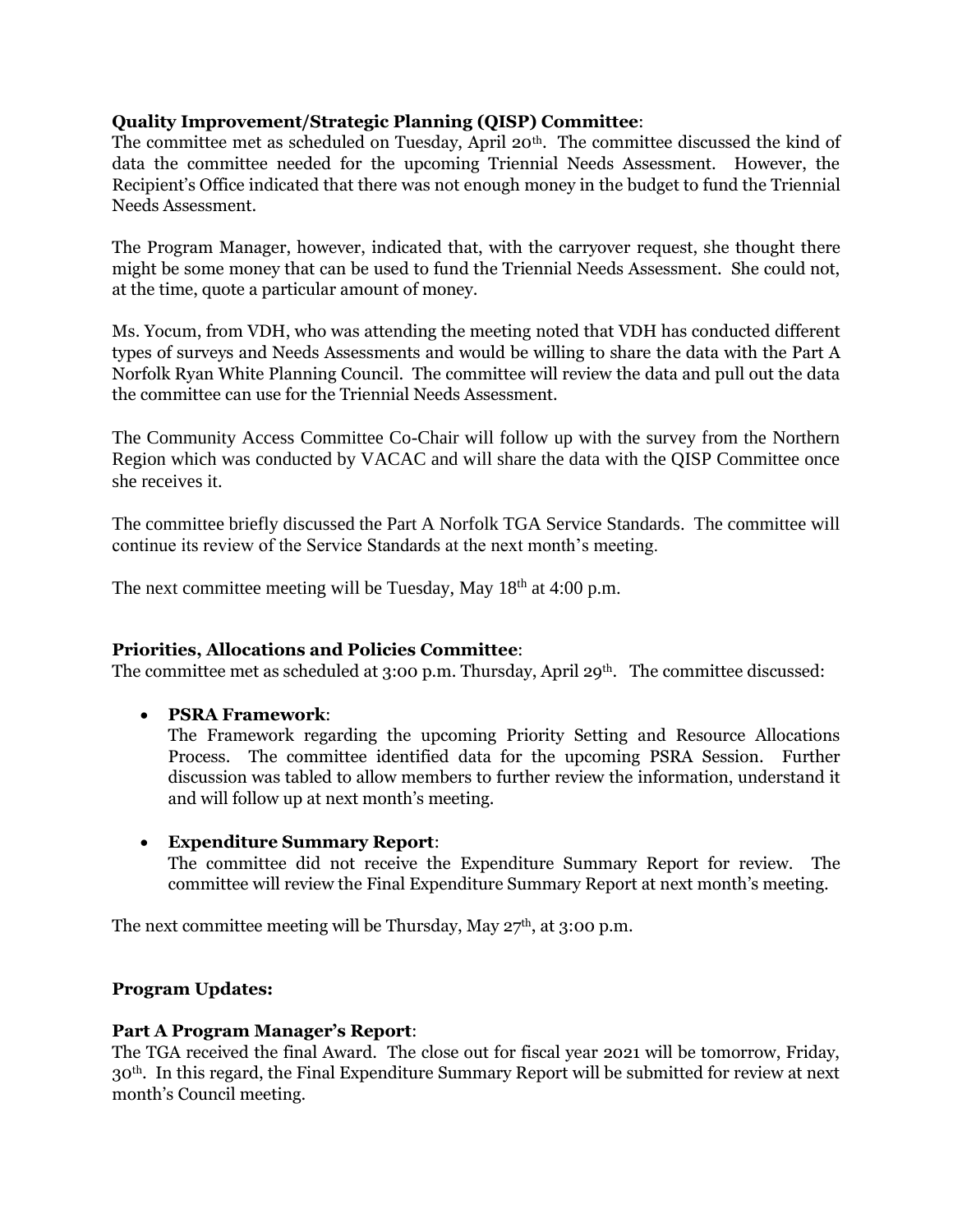The Recipient noted that there was a reduction to the full Award. In this regard, some funds from Quality Management and the Carryover Request will be used to fill in the gaps in services as a result of the reduction.

The Quality Improvement RFP, which is a request for a proposal, has been posted to the City of Norfolk website. Members were requested to encourage anyone interested in applying for that particular segment of the program.

There is also an RFP coming out for short Term Housing Services Assistance, and for Drug Reimbursement. The Recipient is looking for a new vendor for this service category. The RFP should be out within the next week.

Contracts have all been developed and signed by the appropriate individuals and will be sent to Providers for signatures through DocuSign.

# **Part B (VDH) Update:**

In the absence of a Part B Representative on Council, the Part B update was emailed to Support Staff to share with the Council. The document had updated numbers for clients enrolled in VAMAP. Any questions about the numbers will be referred to VDH for response/s. Ms. Donovan from VDH will email more information about VAMAP enrollment to share with the Council.

# **Part C Update:**

Mr. Rouse from EVMS presented the Part C update. He noted that nothing much has changed in the numbers. The update was for the period March 25 through April 28, 2021. Please see the numbers below:

| <b>Service</b>                | 3/25/2021 through | 2/26/202 through | 10/2020 through | 5/2020 through | 5/2019 through |
|-------------------------------|-------------------|------------------|-----------------|----------------|----------------|
|                               | 04/28/2021        | 03/24/2021       | 2/25/2021       | 9/2020         | 4/2020         |
| Non-MCM                       | 52                | 46               | 195             | 180            | 263            |
| Food Bank                     |                   |                  | υ               |                |                |
| <b>HIPCSA</b>                 |                   |                  | 21              | 23             | 127            |
| Oral Health                   |                   |                  | 26              | 18             | 60             |
| Office Visits/Labs            |                   |                  | 50              | 59             | 125            |
| <b>Medical Transportation</b> |                   |                  | O               |                |                |
| <b>Total Unduplicated</b>     | 69                | 70               | 238             | 241            | 385            |
| Patients                      |                   |                  |                 |                |                |

# **HOPWA Update:**

In the absence of the HOPWA Representative, there was no HOPWA update presented to the Council.

# **Priority Setting and Resource Allocations (PSRA) Process Overview**:

In preparation for the upcoming Priority Setting and Resource Allocations Process, Support Staff made a brief presentation of the Priority Setting portion of the Process. This is when the Planning Council decides which services are most important to people living with HIV/AIDS in the Norfolk TGA by using data from the Needs Assessment and other sources. The process then helps the Planning Council to decide which service categories to fund and how much funding to provide. That process is known as Resource Allocations. In setting priorities, the Planning Council should consider which service categories are needed to provide a comprehensive system of care for people